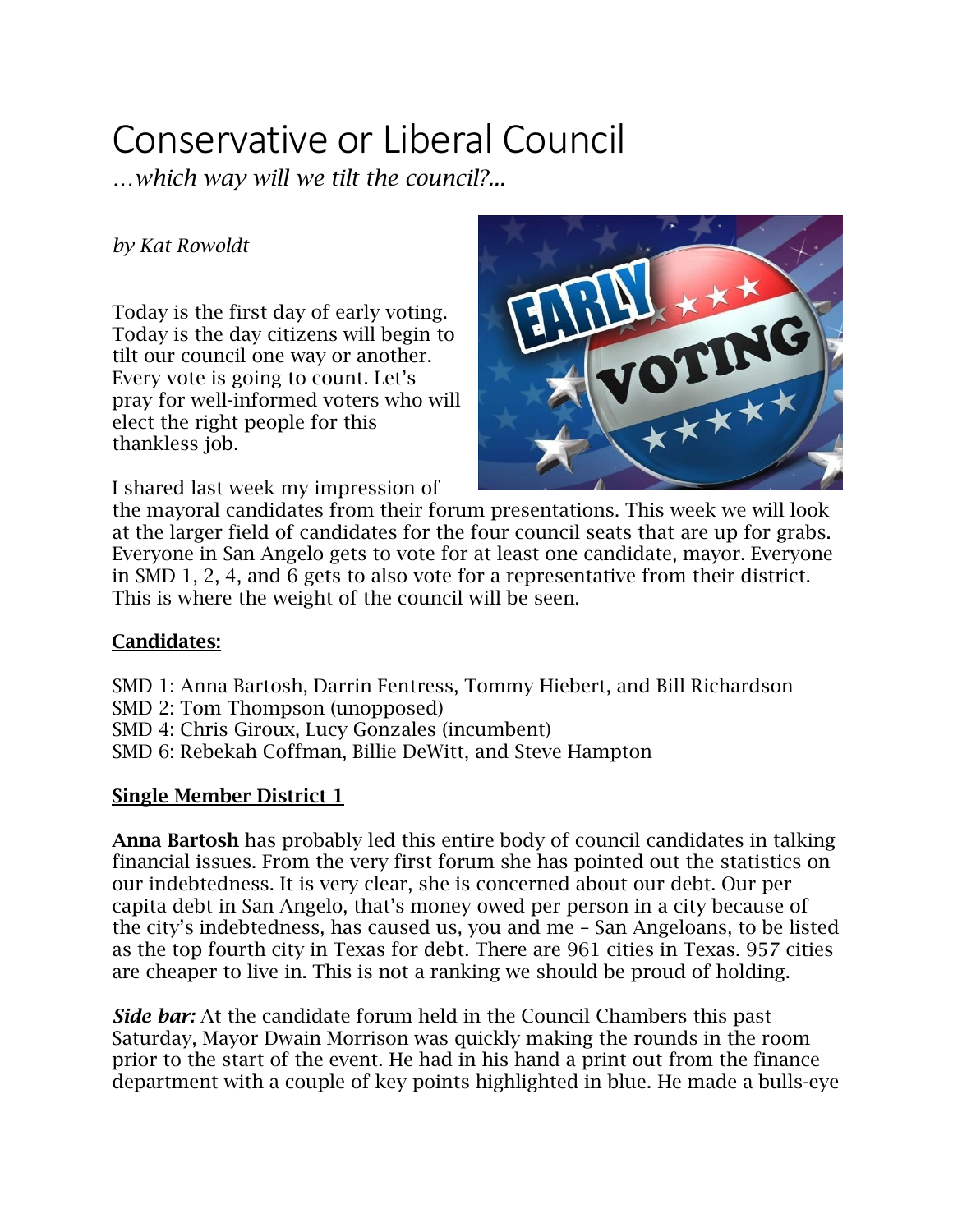run over to Anna to show to her how wrong she was in what she was saying about the city being in debt.

That was not the time or place for politicking to be going on. It honestly looked like he was trying to rattle the cages of the conservative candidates. But what he was showing around the room was apples to oranges. He had the finance department create a document to show what the loan to income ratio is currently in our city. It is not the same thing as stating what the per capita debt per person is in the city, ranking us against all the other cities in the state. San Angelo has the fourth highest debt per capita in the state of Texas. That's what Anna has been discussing. He did not rattle her cage.

#### *Back to Bartosh:*

If you're looking for a conservative minded, fiscally responsible candidate, Anna probably fills that bill. A retired educator, she's well studied on many issues and wants to bring better accountability back to our city council. She is concerned about crime, gangs, and safety in our neighborhoods too. She is a board member of the Concho Valley Republican Women, San Angelo TEA Party, and volunteers with the Concerned Veterans for America.

**Darrin Fentress** is a new face to many. While he is a hometown boy, he lived away from San Angelo for twenty years and has recently returned. A civil engineer by trade, he serves on the Zoning Board of Adjustment. He has expressed concern with safety in our city, fiscal responsibility and our infrastructure.

Fentress points out he has a working knowledge of the city because of the work he does, the city relationships he has, and the board he serves on. He stated Saturday in the forum that 98% of his work is with municipalities. Nice guy, but should we be hiring someone who may favor the city staff over the citizens because of his work relationship with them, since he has stressed that as being important?

**Tommy Hiebert** served our city twenty something years ago on Council. He has name recognition. We challenged Villarreal to produce his statistics from his time in elected office, maybe we need to look at Hiebert's too. San Angelo likes to elect nice people, but what was his voting record? Was he quick to spend our tax dollars, or did he work to make every dollar go as far as it possibly could?

**Bill Richardson** is running for the position he resigned from, creating the need for someone to fill his unexpired term. He has not attended any of the forums where he was asked to speak, until this past Saturday's forum. True to form, he continues to speak from a very conservative stance. His voting record that I witnessed was typically conservative. Canadian by birth, Richardson is retired.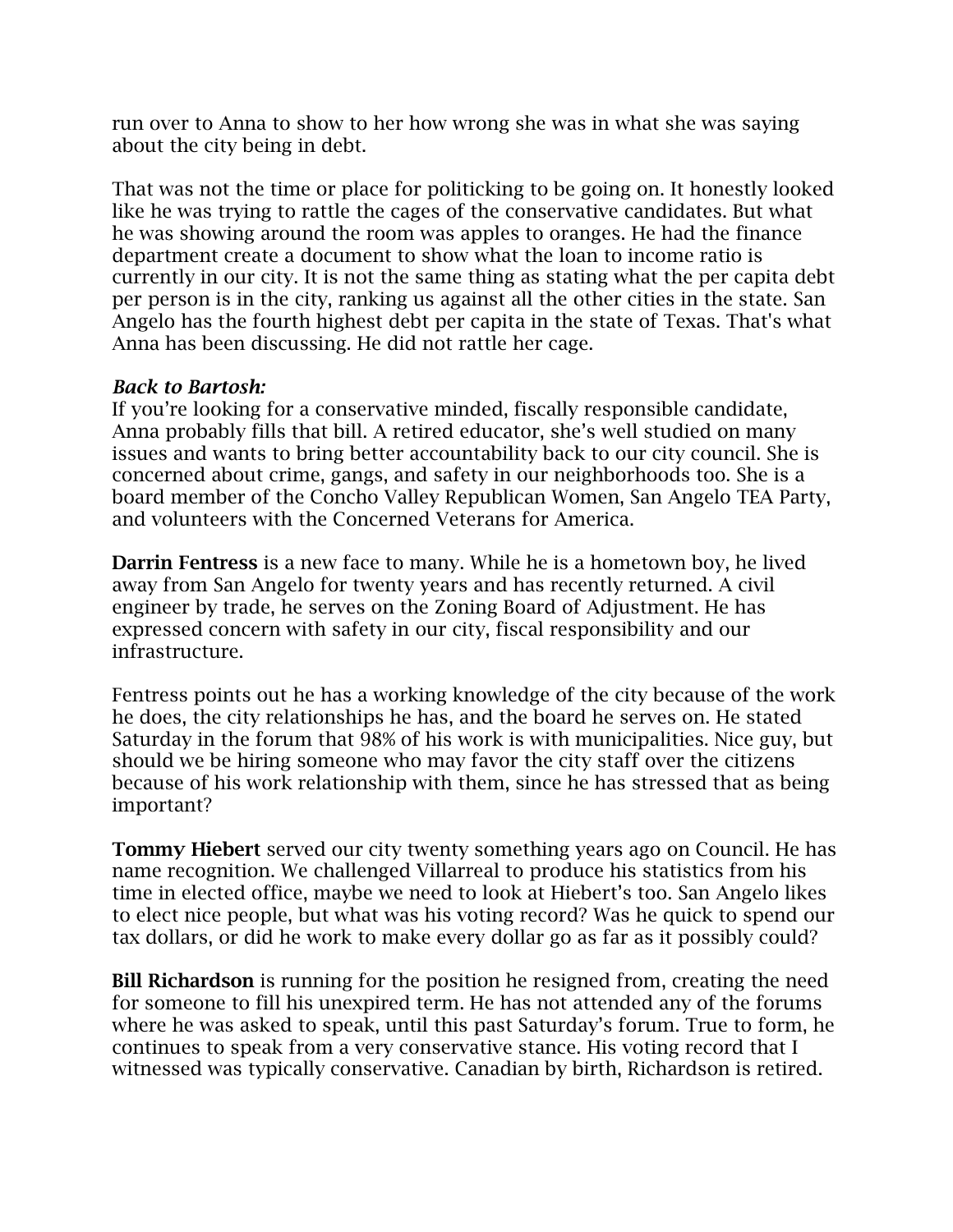It will be interesting to see if his constituents will reelect him or did he become too toxic with his Facebook racial posting which caused his resignation.

#### **Single Member District 2**

**Tom Thompson** is the most relaxed of all the candidates, being the only one who is not in a contested race. It sounds like Marty Self hand-picked him to step into his seat. I appreciate the fact that Tom has come to most of the forums so we can get to know him. He is the marketing director for the San Angelo Stock Show & Rodeo, plus he works for a veterinarian supply company. He will be serving on the council since Marty Self chose to not run for another term.

### **Single Member District 4**

**Chris Giroux** is a new face in the political circles. This young man has made a very strong impression. By the way, his name is not pronounced G-Rocks, but instead it is French, being pronounced G-Row. Very well spoken, it is obvious he has been following city council for quite some time. He is well versed on the local issues and often substantiates what he is saying with state or national laws or issues.

Giroux is a master electrician using his skills as both a private business owner and working for the San Angelo Independent School District. He is a strong supporter of the San Angelo Police Department and other first responders.

It was the trash contract fiasco that prompted him to consider running for council. When it was announced the SAPD was not going to get their raise last fall, that was the last straw for him. He wants to get our spending in check, infrastructure brought up to standards and maintained regularly, and make sure we always honor the contracts we have with our police department and other contractual obligations.

*Side bar:* I was rather surprised when I learned the San Angelo Coalition of Police (SACOP) endorsed Lucy Gonzales over Chris Giroux. That did not make any sense to me. Lucy has not voted in favor of SAPD on many things, until their pay raise came up during this campaign. Interestingly, it was discovered Chris Giroux's name was left off of the ballot, the ballot which the officers used to vote for the candidate of their choice in each SMD. I am currently trying to get more information on this from SACOP's president and officers. Stay tuned. This needs to be publicly known in regard to this race.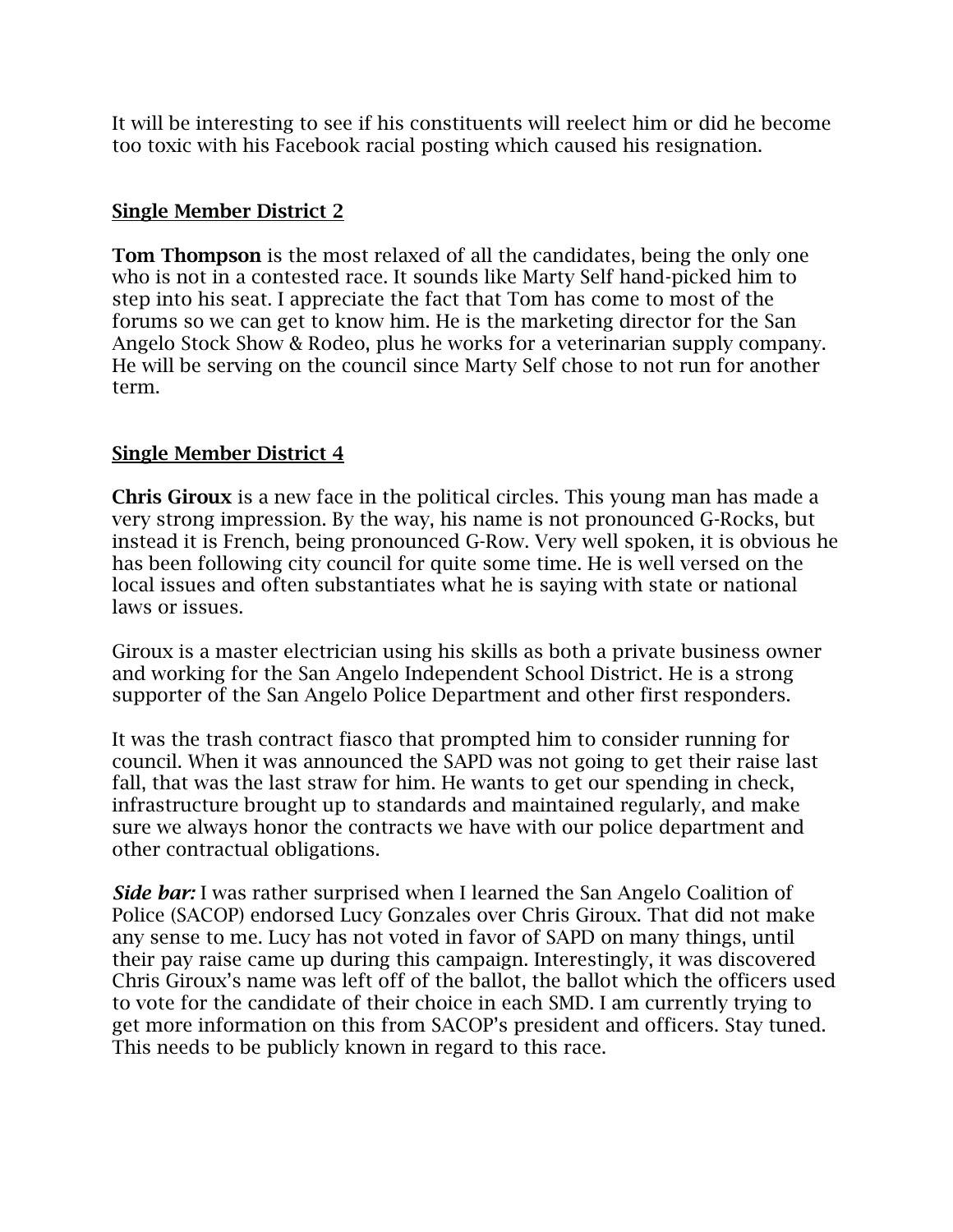**Lucy Gonzales** is running for re-election because she doesn't feel like she has completed some things that she wants to see come into fruition. Lucy is a nice, soft spoken retired parole officer. It was months into her two-year term before she ever spoke up on the council from the dais.

This past week the San Angelo Association of Realtors endorsed her because of her stance for rights of property owners. As a former real estate broker for twenty-five years and former member of the SAAR, I want to dispute that claim. I was shocked when our current City Council members voted 4-3 for the shortterm rental change in our ordinances as it was presented to Council. The new ordinance, which was passed, allows someone to apply for an STR status for their property, and if approved, it REMOVES the PROPERTY RIGHTS of ALL the property owners in a 500-foot radius around the approved STR from doing the same thing. It gives rights to a minute group, and strips the RIGHTS from the vast-majority of citizens. That's not what I call a stance for rights of property owners.

At City Council this past Tuesday, during the discussion on a special use permit for a welding shop, Lucy commented "her constituents didn't feel like they have a voice." Really? Isn't she supposed to be their voice? Maybe this is something that really needs to be addressed in this election. If your constituents don't feel like they have a voice, have you not been representing what they wanted?

#### **Single Member District 6**

**Rebekah Coffman** is a senior at Central High School, graduating next month. She has missed many of the forums, since lots of them are held during the lunch hour when she is in school. She was in attendance at this past Saturday's forum and was very well spoken.

Rebekah appears to have a great interest in politics, even targeting that as her field of study in her coming college years. I admire her courage at her young age to take on the challenge of running for political office. With the issues facing our council in the immediate future, we need representatives who bring to the table their fields of expertise, life experiences and trained knowledge. I do hope she will continue her endeavors in this arena and gain the experience she needs to be an effective councilwoman in the future. Like Zach Taylor, candidate for mayor, their involvement in political associations would be a great way to get started and it's needed. She may be a rising conservative star.

**Billie Dewitt** is a retired Ethicon worker. She presents herself well, is very well spoken, and draws the audience in with her style of speaking. She is a very likeable woman. She would be great to work with on a community volunteer project. City Council is not a volunteer project. It carries one of the highest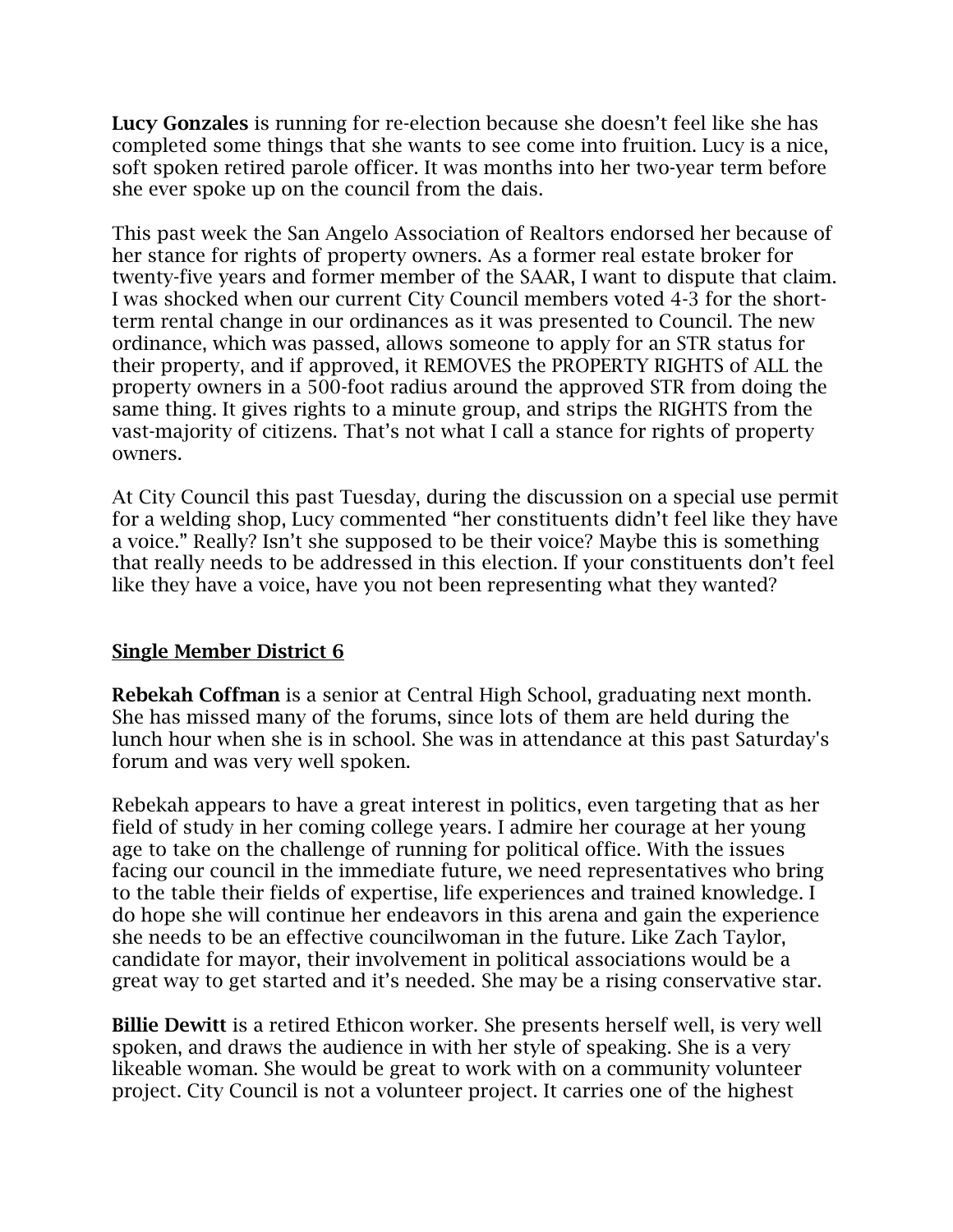responsibilities to our whole community. The question again becomes, which way do we want our council to tilt? Liberal or conservative.

Billie is a Democrat, a member of the NAACP, and was attending City Council meetings a few years back when the  $19<sup>th</sup>$  street sidewalk project was on the agenda. She was speaking up, along with the other members of West Texas Organizing Strategy (WTOS), on behalf of this project. Yes, it was a needed project – and yes, it has taken way too long to be completed for the citizens in that part of our community.

I'm not sure she would bring a conservative voice to our council, which I believe is sorely needed, at this time. Remember, I'm a conservative and I'm giving you my opinion. Nice people come with all kinds of political views. Funny – how we always think nice people think and believe like we do if we "like" them. When voting, we must think politically and not likeability – looking at where they stand on the issues or where they connect themselves.

**Steve Hampton** is not the most gifted as a public speaker. Hey – most of us are not. Being a political figure should not require the gift of speaking publically to be elected, but oftentimes it does if the candidate is not already known to the electorate. Fortunately for him, in Ft. Stockton he was a known citizen before becoming a candidate. It was there that he served on the hospital board, Chamber of Commerce board, and City Council.

So, what does the community in Ft. Stockton think of his service there? I challenged Tony Villarreal to show us his stats, so only fair to ask the same of Steve Hampton. I actually found a prominent leader in Ft. Stockton to go on the record in regard to Mr. Hampton. Here's what he emailed to me.

George H. Hansard: "*I have known Steve Hampton for over 16 years both professionally and personally. In all of my dealings I have found Steve to be an exceptional and honest businessman with the utmost ethics both professionally and personally. Steve served on the Fort Stockton city council during that time and he took the time and effort to understand everything brought before him and he made decisions on what made sense not what made sense politically, a very desirable trait needed in our communities. If Steve were running for office again, and I had the opportunity to vote for him, I would have no hesitation and would know the job was in capable hands when elected."*

Steve has shown a strong conservative stance on numerous issues brought before council over the last year. He's the only candidate running for office that has been sitting in the City Council meeting audience long before he announced his candidacy (at least for the past year), along with sharing his thoughts at the podium during public comment. Sometimes his lack of gifting in public speaking works against him while trying to express himself on the fly, but in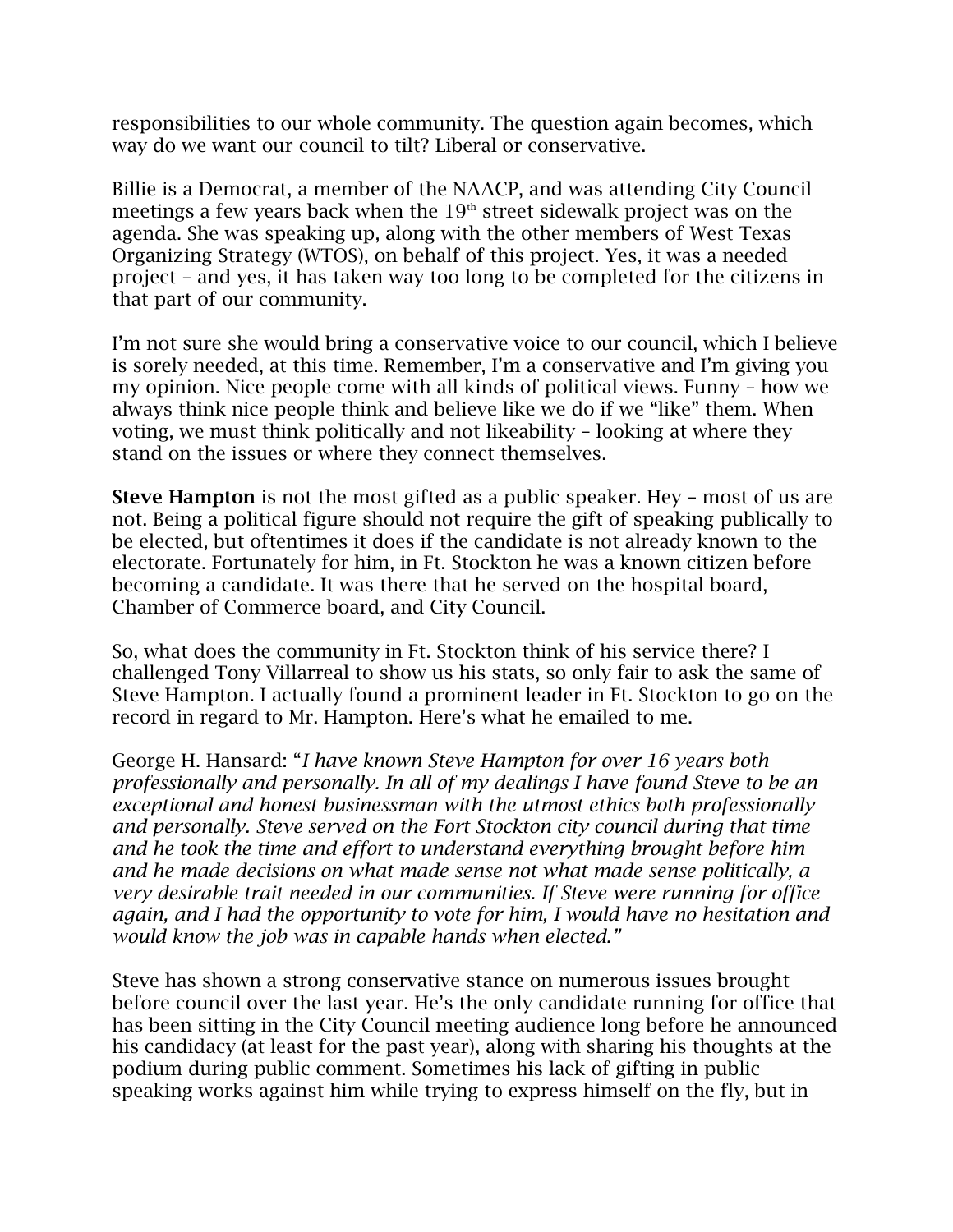one-on-one conversations he is very on-point as to where he stands and what he wants you to know. At this past Saturday's forum, he spoke very clearly, even expressed a bit of humor, and looked very comfortable seated at the dais.

*Side bar:* In last week's article I mentioned Villarreal had stunned Steve Hampton at the NAACP's forum by closing his comments with a statement pitched to Hampton. Villarreal stated, "that his term on Council had left the council in better shape and Steve could validate that." When I inquired of Hampton if he could validate it, he stated, "I do not remember it that way."

By chance, a friend of mine, sent me a news article on Steve Hampton from back in the day when he was on council. Steve served on council (2007/2008) the term immediately following Villarreal. She was excited she had found something that substantiated the type of service he gave on council back in Ft. Stockton. She must have been excited, she texted me after midnight!

Here's what she found that Midland's NewsWest 9 reported:

#### **FORT STOCKTON MAYOR FIGHTING WITH COUNCIL MEMBER OVER BOND IMPROVEMENTS**

FORT STOCKTON – *The Mayor of Fort Stockton is going head to head with City Council Member Steve Hampton. Hampton wrote a letter to the Editor of the Fort Stockton Pioneer asking voters to sign a petition that would put a seven million dollar bond before voters.*

*Mayor Ruben Falcon says he wants people to think twice before they sign the petition started by Hampton. The City Council passed the \$7 million dollar capital improvement bond, in August, but if Hampton gets 250 registered voters to sign the petition it will go on the May Ballot. Mayor Falcon says it's too late to get the bond on the November ballot and he says the city can't wait that long.*

*"If you sign it, that means for a whole year we won't be able to do this, because we won't have the money. We have the money to function but we don't have the money for high demand stuff like this," Mayor Falcon, said.*

*Hampton tells NewsWest 9 he thinks the city is spending too much and it should be up to voters to decide how they want to spend the money.*

*The bond will spend \$400,000 dollars on water lines for new residential developments and thousands more on water treatment plant upgrades. The bond will also pay for a trash compactor for the city's landfill and new police cars, a new fire truck, and a new animal shelter. It will also allocate \$1 million dollars for upgrades to the city's parks and recreational facility.*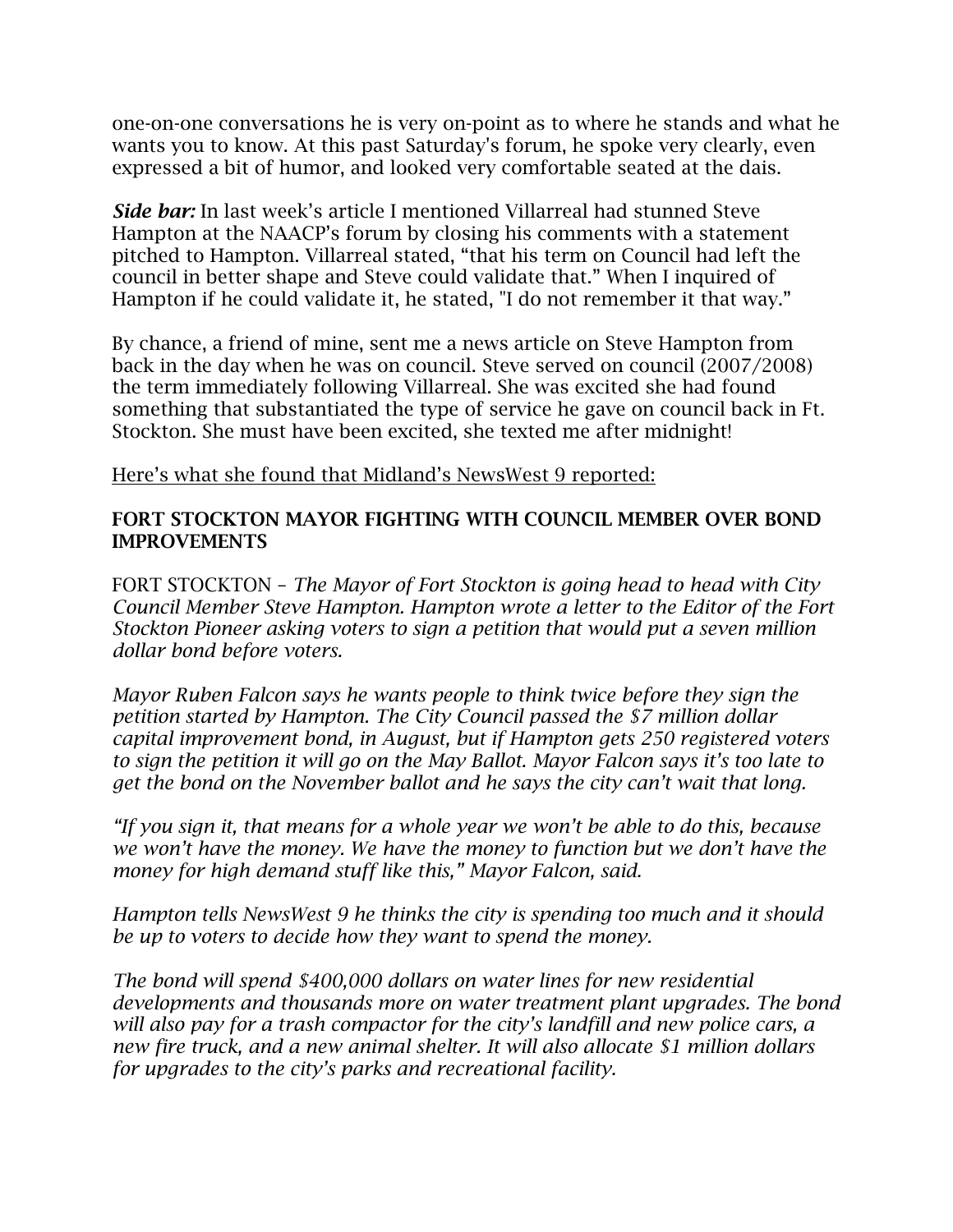*"We need this money now," Mayor Falcon said, "So you can imagine how much service is going to have to increase to make up that money."*

*Mayor Falcon says SandRidge Energy plans to start building 400 homes in Fort Stockton and the city is responsible for water lines and streets in the neighborhood. He says they will need to spend the money for this and other projects and will likely raise the cost of services like water and trash to pay for it.*

*He says if the bond stays in place, residents will pay three dollars a month more on their water bill.*

*"We put it together with a professional firm," Mayor Falcon said, adding the council worked with Estrada Hinojosa Investment Bankers for a year, "they helped us with this, to do away with things that were not important. This is just all catch up work."*

I must say, as I read this, it reminded me of Pelosi's infamous words: *"we have to pass the bill so that you can find out what is in it."* Mayor Falcon had that same urgency to get what he wanted done versus asking the people what they wanted to do. Regardless, back to Villarreal handing off the Council in better shape to the next council, this laundry list, listed here, doesn't sound like it was, or at least upkeep and maintenance had been greatly deferred.

8,384 population of Fort Stockton (2013) would mean an additional debt load of \$834/citizen. That would be equivalent of taking on a debt load in San Angelo of \$87,570,000 without any citizen input. I'm glad Hampton wanted to hear the voice of the citizens on this matter. Unfortunately the petition failed to be completed in time and the bond did happen. The SandRidge Energy development of 400 homes failed too. The homes were never built. Today the citizens wished they had fought alongside Hampton, as they bemoan the years it has taken to recover from this frivolous spending. We are doing the same thing here. Citizens need to awaken and pay attention.

Today we find our own City Council following this same track. They are making decisions behind closed doors, using the out-of-control sense of urgency to do something, and not asking the citizens what our thoughts or input might be. That closed room mentality is dangerous. The latest of this type of action here is the purchase of the Ford Ranch for \$50 million dollars through certificates of obligations without voter input.

*Extra side bar:* Daniel Valenzuela was City Manager in Fort Stockton during the time frame when Tony Villarreal was mayor. Together, they, along with other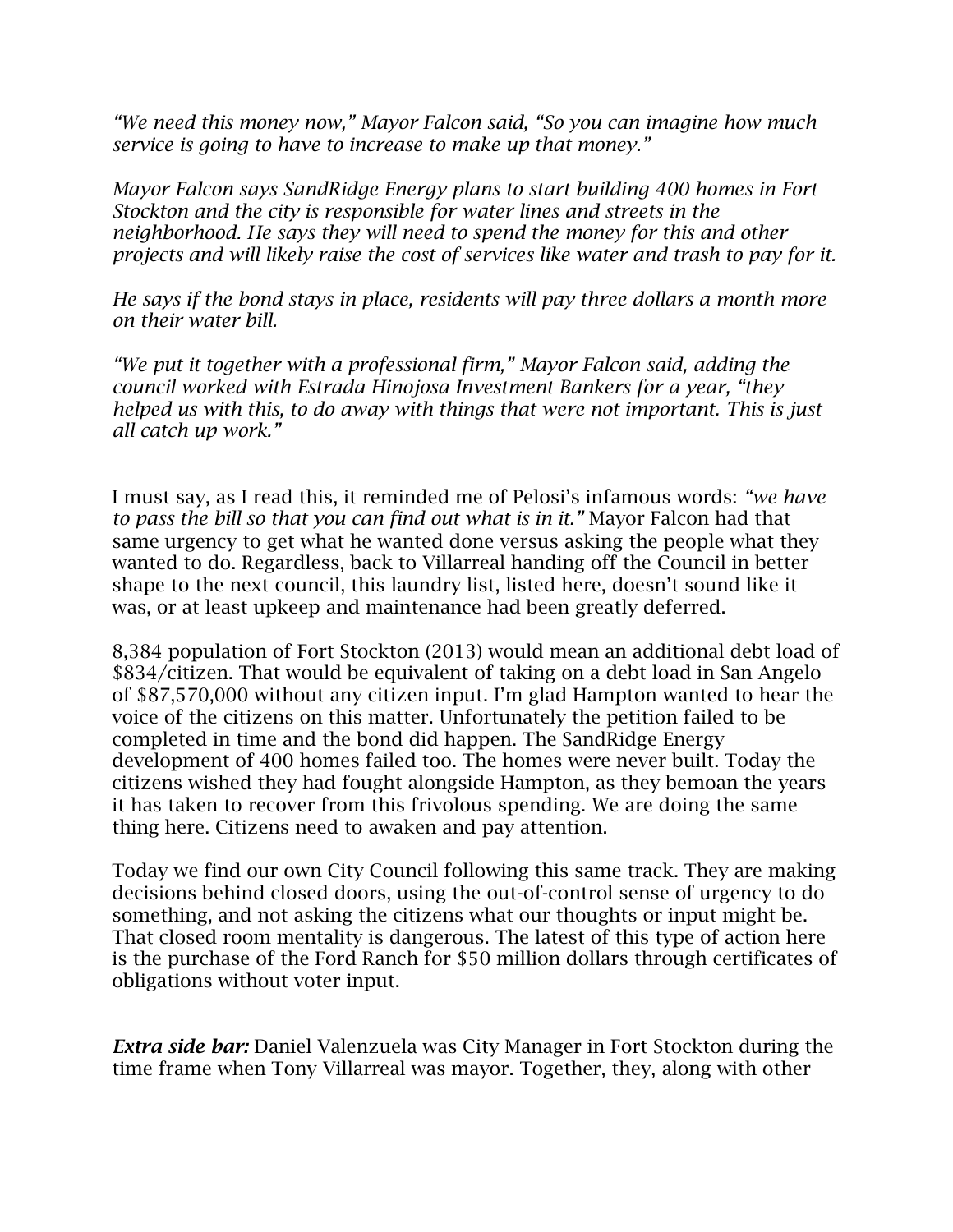council members, were responsible for the decisions to defer needed maintenance.

*Extra side bar – 2:* In December of 2000, the Wall Street Journal did an article on Fort Stockton. What? Who would ever dream that a major publication would travel to this little town in west Texas to do a story? Well the WSJ felt what was happening in that sleepy little town was worth the trip. The special report was titled *'Brokers' Exploit Absentee Voters; Elderly Are Top Targets for Fraud.*

It reports this little community had become entrenched in voter fraud, and that they controlled the elections with only 350 votes gleamed from Hispanic voters who were unable to read or write in English, were in nursing homes or even Alzheimer's centers. Ms. Candida Rangel became the person you would reach out to if you wanted to make sure you could win an election. She had control of about 240 people, set up to receive absentee ballots, that she would assist in voting their ballots. Hmm…that's illegal. People who are doing this are called politiqueres, roughly translated as vote brokers.

*Extra side bar – 3:* Fort Stockton hasn't been the sleepy little town it appears to be. On top of this, another issue that many spoke about was the dual Chamber of Commerce. Tony Villarreal was instrumental in developing a second Chamber of Commerce in Fort Stockton, which the local City Council had to match the funding for. The Hispanic Chamber of Commerce of Fort Stockton was the face of what became the racially dividing of a community.

I didn't understand the impact of what that really meant until a friend of mine sat down and shared from his heart what was happening in our community, here in San Angelo. His heart was heavy and very troubled. Mine was too when he finished telling his own story.

He began sharing about an undercurrent that is beginning to happen here in our city. A force has begun to divide our community racially. He has been approached by several fellow Hispanics who were trying to recruit him into their cause. They were now talking about *"whities" and how they were just "using him." That he needed to cut ties and put his allegiance with them. They, these Hispanics who are organizing themselves, are going to take over San Angelo and force the "whities" out of office.*

I had never been referred to as a "whitie." He was so troubled by what he was seeing and his understanding of the ramifications of what was to come if they were successful. Me too.